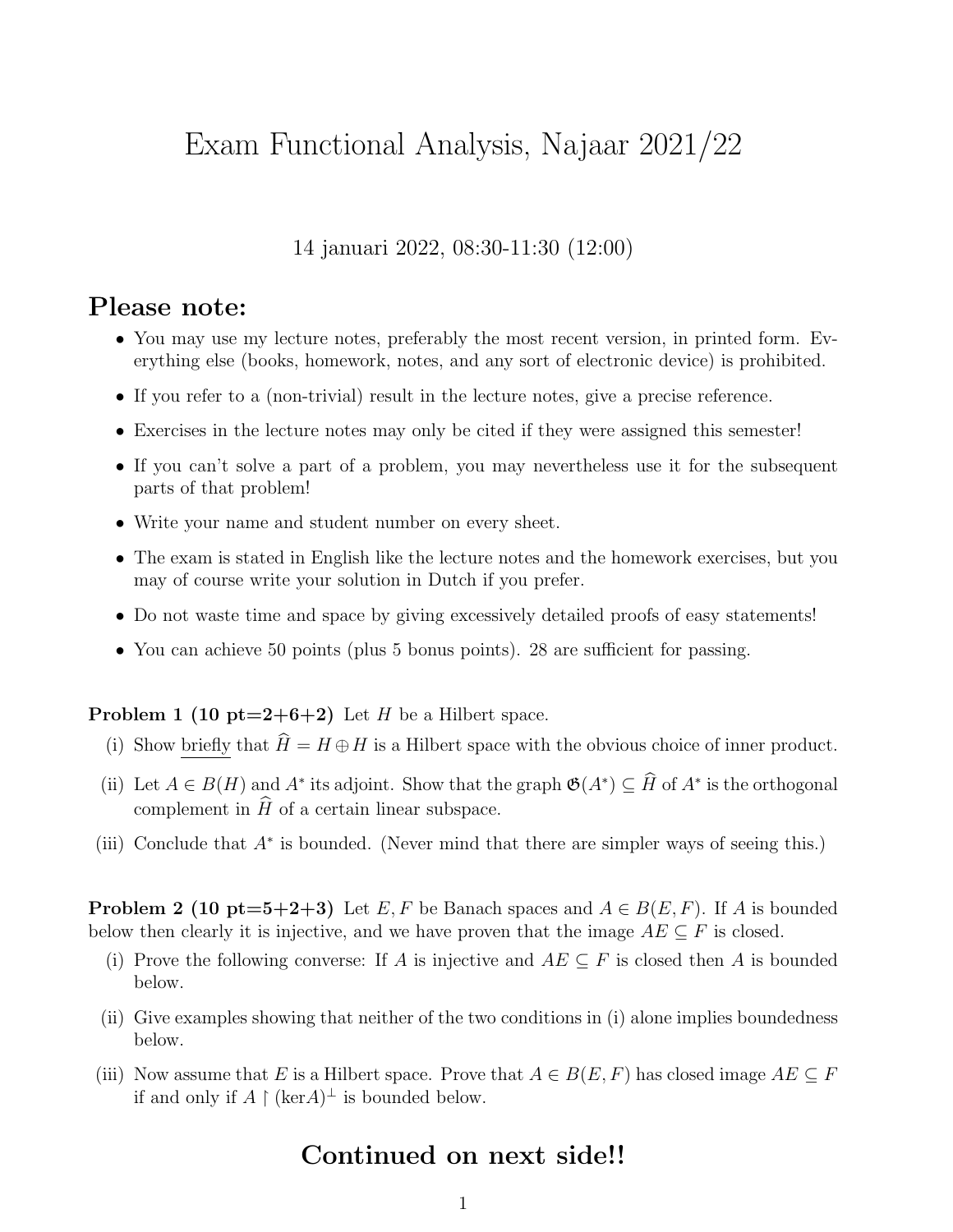**Problem 3 (8pt)** Let V be a Banach space and  $W \subseteq V$  a closed linear subspace. Define

$$
W^{\perp} = \{ \varphi \in V^* \mid \varphi(x) = 0 \,\,\forall x \in W \} \subseteq V^*.
$$

- (i) Construct an isometric linear bijection  $\alpha : (V/W)^* \to W^{\perp}$ .
- (ii) Construct an isometric linear bijection  $\beta: V^*/W^{\perp} \to W^*$ . Hint: Hahn-Banach.

**Problem 4 (12 pt=2+2+2+2+2+2)** Let  $V = C^1([0,1], \mathbb{C})$  (the once continuously differentiable functions  $[0,1] \to \mathbb{C}$ ). For  $f \in V$  define  $||f|| = ||f||_{\infty} + ||f'||_{\infty}$ .

- (i) Prove that  $(V, \|\cdot\|)$  is a Banach space. (You may assume from analysis that if  $f_n, g \in V$ and  $f_n \to g$  and  $f'_n \to h$  uniformly then  $g' = h$ .)
- (ii) Show that V is a Banach algebra when multiplication of functions is defined point-wise, i.e.  $(fg)(x) = f(x)g(x)$ .
- (iii) Let  $g(x) = x$  for all  $x \in [0, 1]$ . Compute the norm, the spectrum and the spectral radius of  $q$ .
- (iv) Define a \*-operation on V by  $f^*(x) = \overline{f(x)}$ . Does this turn V into a C\*-algebra?
- (v) If  $E \subseteq [0, 1]$  is a closed subset, show that

$$
I_E = \{ f \in V \mid f(x) = 0 \,\,\forall x \in E \}
$$

is a closed two-sided ideal in V .

(vi) For  $a \in [0,1]$  let  $I_a = \{f \in V \mid f(a) = f'(a) = 0\}$ . Show that  $I_a$  is a closed ideal that is not of the form  $I_E$  as in (v) for any E.

**Problem 5 (10=2.5+1.5(+5)+2+2+2 pt)** Let *H* be a Hilbert space.

- (i) Prove that  $\{A \in B(H) \mid A \text{ is bounded below}\}\$ is an open subset of  $B(H)$ .
- (ii) Let  $A \in B(H)$  be a boundary point of the set of the set of invertible operators. Prove that  $A$  is not invertible.
- (iii) [BONUS] For  $A$  as in (ii), prove that  $A$  is not bounded below.

Now for  $A \in B(H)$  define the approximate point spectrum by

 $\sigma_{ap}(A) = {\lambda \in \mathbb{C} \mid A - \lambda \mathbf{1} \text{ is not bounded below}}.$ 

- (iv) Prove  $\sigma_p(A) \subseteq \sigma_{ap}(A) \subseteq \sigma(A)$ .
- (v) Prove that  $\sigma_{ap} \subseteq \mathbb{C}$  is closed.
- (vi) Prove that the boundary of  $\sigma(A)$  is contained in  $\sigma_{ap}(A)$ .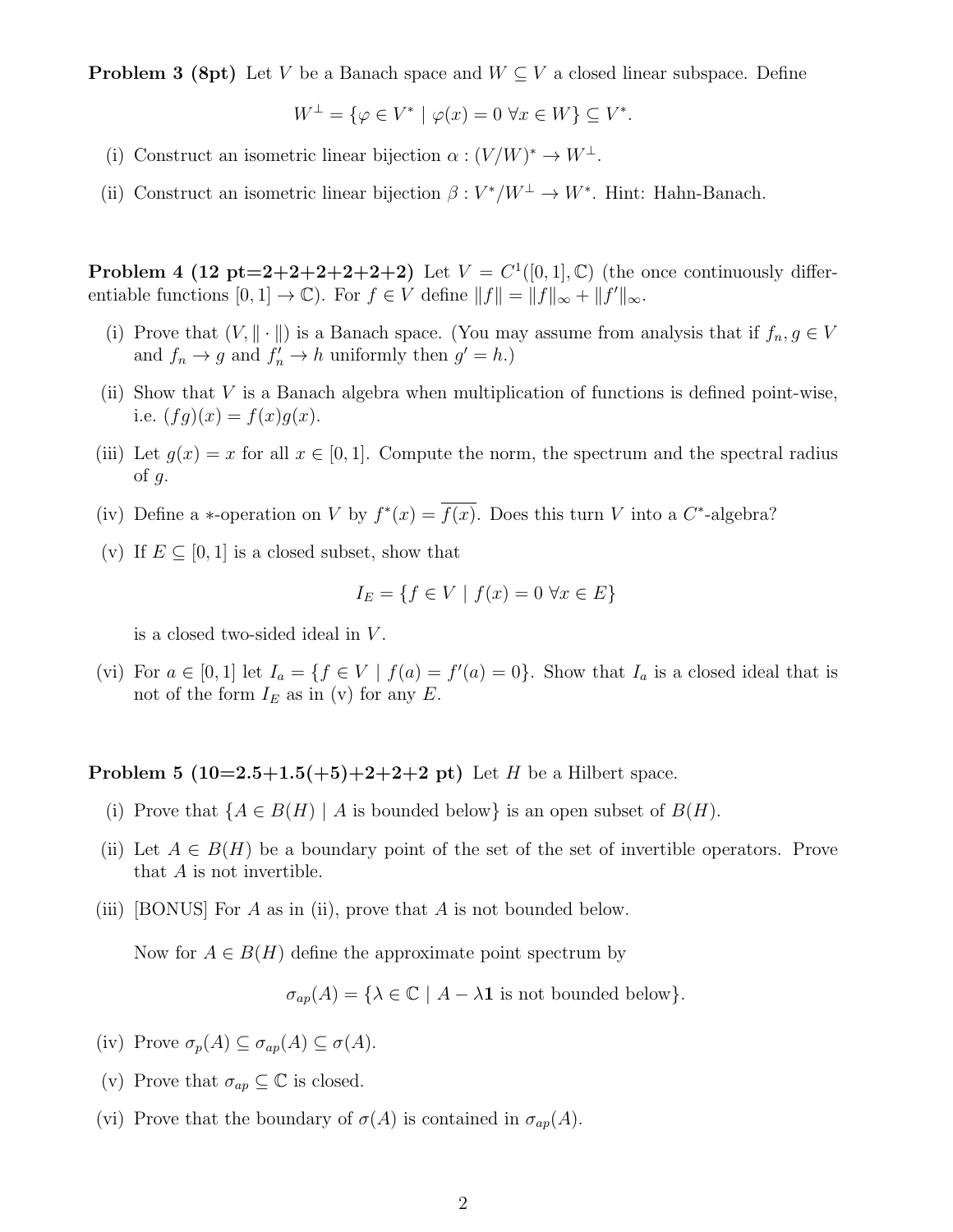## Solutions

**Solution 1** (i) We give  $\hat{H}$  the inner product  $\langle (x, y), (x', y') \rangle = \langle x, x' \rangle + \langle y, y' \rangle$ . This clearly is an inner product, and completeness of  $\widehat{H}$  w.r.t. to this inner product is straightforward (and was a homework exercise).

(ii) By definition,  $\mathfrak{G}(A^*) = \{(x, A^*x) \mid x \in H\}$ . Now, for  $(y, z) \in \hat{H}$  we have

$$
\langle (x, A^*x), (y, z) \rangle = \langle x, y \rangle + \langle A^*x, z \rangle = \langle x, y \rangle + \langle x, Az \rangle = \langle x, y + Az \rangle.
$$

We have  $(y, z) \in \mathfrak{G}(A^*)^{\perp}$  if and only this vanishes for all  $x \in H$ , which is equivalent to  $y + Az = 0$ and thus to  $y = -Az$ . Thus  $\mathfrak{G}(A^*)^{\perp} = \{(-Az, z) \mid z \in H\} =: V$ . The orthogonal complement of any subset of a Hilbert space is a closed linear subspace, thus  $V$  is a closed linear subspace. (Note that  $V = \mathfrak{G}(-A)^t$ , where  $(x, y)^t = (y, x)$ .) If we prove that  $\mathfrak{G}(A^*) = V^{\perp}$ , we are done. From  $\mathfrak{G}(A^*)^{\perp} = V$  we obtain  $\mathfrak{G}(A^*)^{\perp \perp} = V^{\perp}$ , but to replace the l.h.s. by  $G(A^*)$  we'd need to know that space to be closed, which is what we want to prove! Thus we have to compute  $V^{\perp}$ directly: If  $(x, y) \in H$  then

$$
\langle (x,y), (-Az,z) \rangle = \langle x, -Az \rangle + \langle y, z \rangle = -\langle A^*x, z \rangle + \langle y, z \rangle = \langle y - A^*x, z \rangle.
$$

Now  $(x, y) \in V^{\perp}$  is equivalent to the above vanishing for all  $z \in H$ , thus to  $y = A^*x$  and therefore to  $(x, y) \in \mathfrak{G}(A^*)$ . Thus indeed  $\mathfrak{G}(A^*) = V^{\perp}$ .

Remark: Strictly speaking, one can simply write down the definition of V and prove  $G(A^*)$  =  $V^{\perp}$ , but that is bad style. Where does that V come from?

(iii) Since orthogonal complements in a Hilbert space are always closed, it follows from (ii) that the graph of  $A^*$  is closed. Now boundedness of A follows from the closed graph theorem.

**Solution 2** (i) By assumption, the image  $F' = AE \subseteq F$  is closed, thus a Banach space. The map  $A': E \to F'$  given by interpreting A as a map  $E \to F'$  is injective and surjective. Thus by the bounded inverse theorem there is a bounded linear map  $(A')^{-1}$  :  $F' \to E$  inverting A'. I.e. there is a C such that  $||x|| = ||(A')^{-1}Ax|| \leq C||Ax||$  for all  $x \in E$ . Equivalently,  $||Ax|| \geq C^{-1}||x|| \forall x \in E$ , so that A is bounded below.

(ii) Let  $E = F = \ell^2(\mathbb{N}, \mathbb{C})$  and  $A \in B(E, F)$  defined by  $(Af)(n) = f(n)/n$ . Then  $Af = 0$  if and only if  $f = 0$ , thus A is injective. But it is not bounded below. And any zero operator has closed image {0}, but is not bounded below.

(iii) Combining (i) and Lemma 7.33 we have: An injective bounded linear map  $A \in B(E, F)$ has closed image if and only if it is bounded below. Taking into account that  $AE = A(\text{ker}A)^{\perp}$ and that the restriction  $A \restriction (\ker A)^{\perp}$  is injective, the conclusion is immediate.

**Solution 3** (i) Let  $p: V \to V/W$  be the quotient map. If  $\psi \in (V/W)^*$  then clearly  $\psi \circ p$  is in  $V^*$  and vanishes on W, thus  $\psi \circ p \in W^{\perp}$ . This defines a map  $\alpha : (V/W)^* \to W^{\perp}$ . If  $\psi \neq \psi'$ then surjectivity of p implies  $\psi \circ p \neq \psi' \circ p$ , thus  $\alpha$  is injective. If  $\varphi \in W^{\perp}$ , thus  $\varphi \upharpoonright W = 0$ , then Proposition 6.1(v) implies that there is a unique  $\psi: V/W \to \mathbb{F}$  such that  $\psi \circ p = \varphi$ . This proves that  $\alpha$  is surjective. That  $\alpha$  is isometric also follows from Proposition 6.1(v).

(ii) Let  $p: V^* \to V^*/W^{\perp}$  be the quotient map. If  $\varphi \in V^*$  then the restriction  $\varphi \restriction W$ clearly is in W<sup>\*</sup>. And  $\varphi \in W^{\perp}$  implies  $\varphi \restriction W$  is zero. Thus there is a well-defined linear map  $\beta: V^*/W^{\perp} \to W^*$ . If  $\beta(\varphi) = \varphi \upharpoonright W = 0$  then  $\varphi \in W^{\perp}$ , so that  $\beta$  is injective. Since  $\|\varphi\| W\| \le \|\varphi\|$ ,  $\beta$  has norm  $\le 1$ . By the Hahn-Banach theorem, for every  $\psi \in W^*$  there is a  $\widehat{\psi} \in V^*$  of the same norm such that  $\widehat{\psi} \restriction W = \psi$ . Now  $\beta(p(\widehat{\psi})) = \psi$ , so that  $\beta$  is surjective and has norm  $\geq 1$ . In particular it is isometric.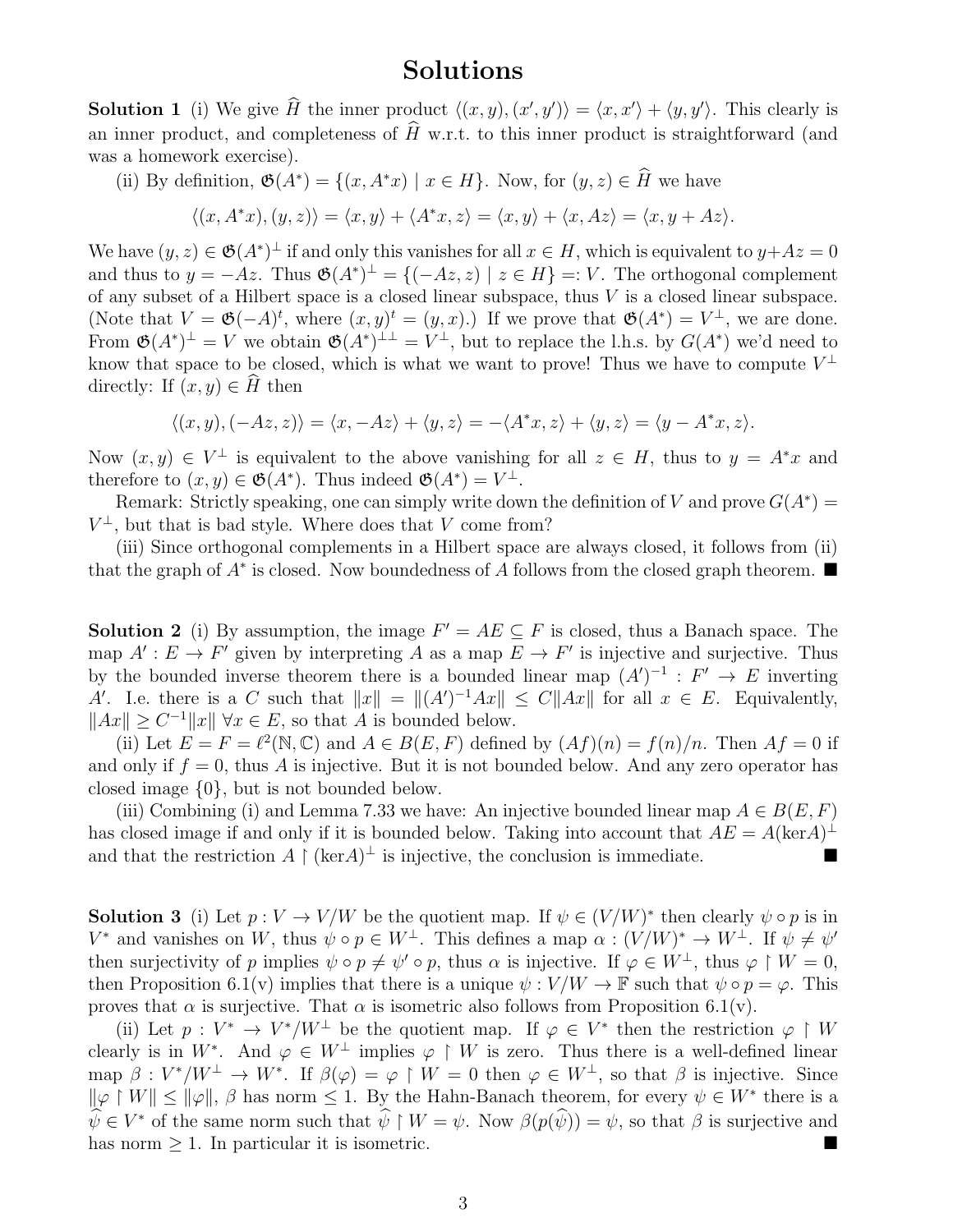**Solution 4** (i) It is quite obvious that V is a vector space and  $\|\cdot\|$  a norm on it. Nevertheless, I expect to see at least a few comments on this! It remains to show that  $(V, \|\cdot\|)$  is complete. If  ${f_n} \subseteq V$  is a Cauchy sequence w.r.t.  $\|\cdot\|$  then  $\|f\|_{\infty} \le \|f\|$  implies that  ${f_n}$  is Cauchy w.r.t.  $\|\cdot\|_{\infty}$  and therefore uniformly converges to some  $g \in C([0,1],\mathbb{C})$ . And  $\{f'_n\}$  is Cauchy w.r.t.  $\|\cdot\|_{\infty}$  and converges uniformly to some  $h \in C([0,1], \mathbb{C})$ . Now the stated fact implies  $g \in V$ . Thus  $||f_n - g||_{\infty} \to 0$  and  $||f'_n - g'||_{\infty} \to 0$ , implying also  $||f_n - g|| \to 0$ . Thus V is complete.

(ii) If  $f, g \in V$  then clearly  $fg \in V$ . I am shocked that more than one person claimed  $(fg)' = f'g'$ ! Now submultiplicativity of  $\|\cdot\|$  follows from the computation

$$
||fg|| = ||fg||_{\infty} + ||(fg)'||_{\infty} \le ||f||_{\infty} ||g||_{\infty} + ||f'g + fg'||_{\infty}
$$
  
\n
$$
\le ||f||_{\infty} ||g||_{\infty} + ||f||_{\infty} ||g'||_{\infty} + ||f'||_{\infty} ||g||_{\infty}
$$
  
\n
$$
\le ||f||_{\infty} ||g||_{\infty} + ||f||_{\infty} ||g'||_{\infty} + ||f'||_{\infty} ||g||_{\infty} + ||f'||_{\infty} ||g'||_{\infty}
$$
  
\n
$$
= (||f||_{\infty} + ||f'||_{\infty}) (||g||_{\infty} + ||g'||_{\infty}) = ||f|| ||g||.
$$

(iii) Easily,  $||g|| = ||x||_{\infty} + ||1||_{\infty} = 2$ . If  $\lambda \in [0, 1]$  then  $g - \lambda \mathbf{1}$  is not invertible, while  $x \mapsto (x - \lambda)^{-1}$  is a smooth function, thus in V, if  $\lambda \notin [0, 1]$ . Thus  $\sigma(g) = [0, 1]$  and  $r(g) = 1$ .

(iv) It is easy to see that \* is an involution/\*-operation. But it does not turn V into a  $C^*$ algebra! This follows either by directly showing that the  $C^*$ -identity fails, of from (iii) since in a commutative C<sup>\*</sup>-algebra we would have  $||g|| = r(g) \forall g$ , whereas (iii) provides a counterexample. (v) I don't feel like writing up the rather obvious proof.

(vi) Clearly  $I_a$  is a linear subspace of V. If  $f \in I_a$ ,  $g \in V$  then  $(fg)(a) = 0$  and  $(fg)'(a) = f(a)g'(a) + f'(a)g(a) = 0$ , thus  $fg \in I_a$ . Thus  $I_a$  is an ideal, and closedness w.r.t.  $\|\cdot\|$  is clear in view of the definition of the norm. Clearly  $I_a$  is contained in  $I_{\{a\}}$ , but it is strictly smaller since the function  $x \mapsto x-a$  is in  $I_{\{a\}}$  but not in  $I_a$ . On the other hand,  $f : x \mapsto (x-a)^2$ is in  $I_a$ , but not in  $I_E$  for any  $E \supsetneq \{a\}$ . Thus  $I_a$  is not of the form  $I_E$  for any closed  $E \subseteq [0,1]$ .

**Solution 5** (i) Let  $A \in B(V)$  be bounded below. I.e. there exists  $C > 0$  such that  $||Ax|| \ge$  $C||x|| \forall x \in V$ . If  $A' \in B(V)$  with  $||A - A'|| < C/2$  then using  $||y - y'|| \ge ||y|| - ||y'||$  we have

$$
||A'x|| = ||(A - (A - A'))x|| \ge ||Ax|| - ||(A - A')x|| \ge C||x|| - \frac{C}{2}||x|| = \frac{C}{2}||x|| \quad \forall x \in V,
$$

so that  $A'$  is bounded below. Thus the set of bounded-below operators is open.

(ii) Let  $I = Inv(B(H))$ . By definition of the boundary,  $\partial I = \overline{I} \cap B(H) \backslash I$ . By Lemma 11.10(ii), I is open, thus  $\partial I = I \cap (B(H)\backslash I)$ . Thus every  $A \in \partial I$  is in  $B(H)\backslash I$  and therefore not invertible.

(iv) If  $\lambda \in \sigma_p(A)$  then  $A - \lambda \mathbf{1}$  is not injective and therefore not bounded below. Thus  $\lambda \in \sigma_{ap}(A)$ . And if  $\lambda \in \sigma_{ap}(A)$ , thus  $A - \lambda \mathbf{1}$  is not bounded below, then it is not invertible by Proposition 7.35. Thus  $\lambda \in \sigma(A)$ .

(v) If  $\lambda \notin \sigma_{ap}(A)$  then by (i) also  $\lambda' \notin \sigma_{ap}(A)$  for  $|\lambda - \lambda'|$  small enough. Thus  $\mathbb{C} \setminus \sigma_{ap}(A)$  is open.

(vi) If  $\lambda \in \partial \sigma(A)$  then  $A - \lambda \mathbf{1} \in \partial I$  (since there are  $\lambda'$  arbitrarily close to  $\lambda$  with  $A - \lambda \mathbf{1} \in$ invertible or not). Thus  $A - \lambda \mathbf{1}$  is not bounded below by (iii), so that  $\lambda \in \sigma_{ap}(A)$ .

(iii) Claim:  $||B^{-1}|| \to \infty$  as  $B \to A$  in *I*. Equivalently, for every  $M > 0$  there is an open neighborhood  $U \subseteq B(V)$  of A such that  $||B^{-1}|| > M$  for all  $B \in I \cap U$ .

Proof of the claim: Falsity of the claim would mean that there is an  $M > 0$  such that for every neighborhood U of A there is a  $B \in U \cap I$  with  $||B^{-1}|| \leq M$ . In particular we can find  $B \in I$ with  $||B^{-1}|| \leq M$  and  $||A - B|| < M^{-1}$ . This implies  $||A - B|| < ||B^{-1}||^{-1}$ , which together with invertibility of B implies invertibility of A by the proof of Lemma 11.10(ii), contradicting (ii).